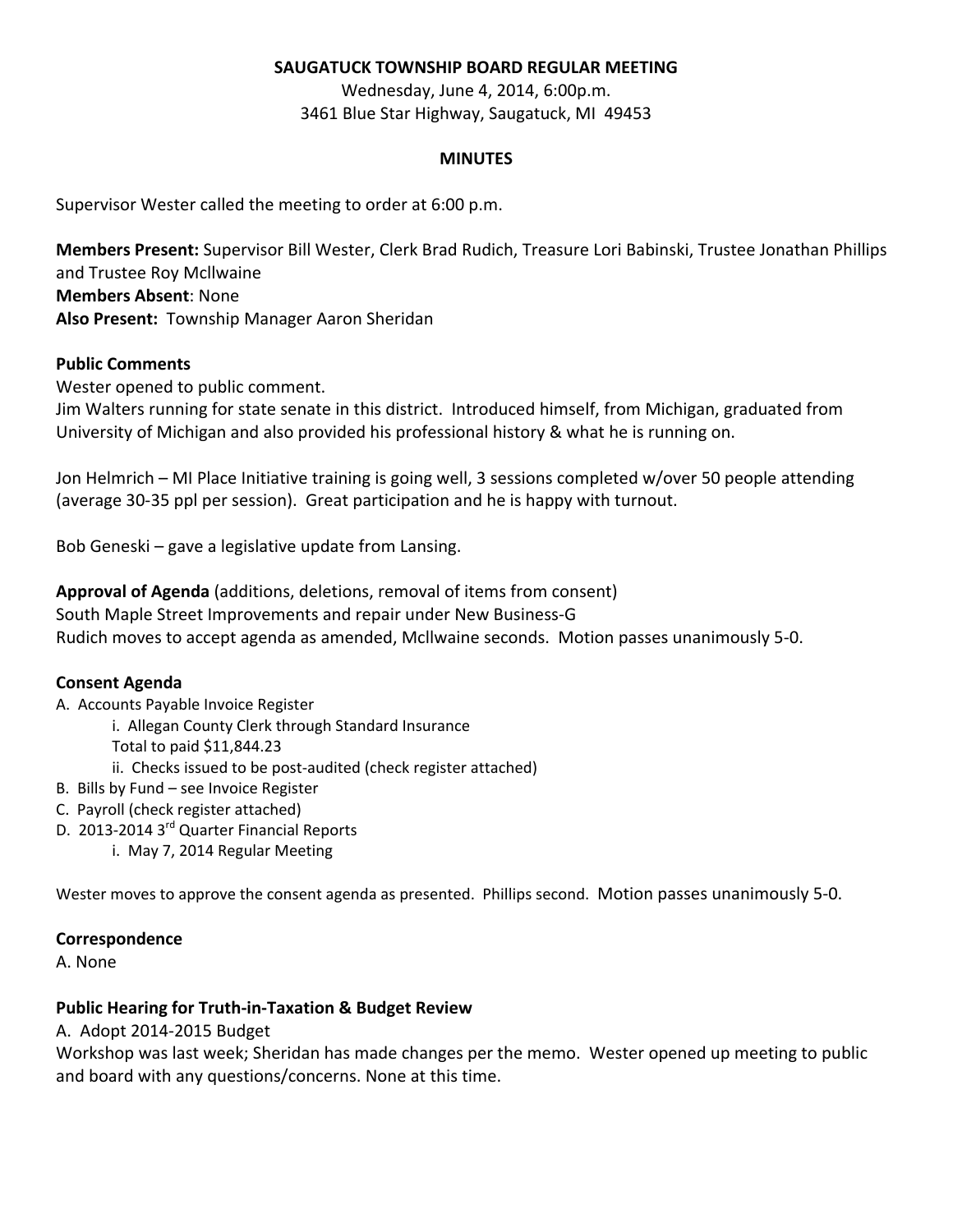Wester wanted to know if the per diem for trustee's can be raised. Wester proposed they get paid \$50 per meeting. Wester proposes the trustee's per diem raise to \$50 plus expenses. Babinski supports. All of the board agrees.

Rudich motions to keep treasurer, clerk and supervisor at same salary, while increasing the per diem to \$50 for trustees. Roll Call: Babinski- yes, Wester-yes, Rudich-yes, Phillips-yes, Mcllwaine-yes

Wester also asked to let the record show they need to put something in the budget to increase Sheridan's salary.

Mcllwaine asked that Helmrich be compensated for his time serving as the Harbor Authority Liaison.

Wester suggested both the Parks representative and Harbor Authority liaison get paid \$35 per diem. Rudich supports.

Wester moves that #18 Harbor Authority Liaisons and #19 Parks representative each receive \$35 per meeting. Roll Call: Babinski- yes, Wester-yes, Rudich-yes, Phillips-yes, Mcllwaine-yes

Rudich moves they adopt the 2014-2015 budgets as presented with the minor amendments with Parks & Harbor Authority per diem. Roll Call: Babinski- yes, Wester-yes, Rudich-yes, Phillips-yes, Mcllwaine-yes

# **Unfinished Business**

A. Zoning Administrator Job Update

(6) Interviews in the last week, (3) of which were very qualified candidates. The committee is currently calling references and then they will decide within the next week who is the next zoning administrative planner.

Rudich motions to give Sheridan the authority to hire the new zoning administrator. Phillips supports. Motion passes unanimously 5-0

### **New Business**

A. Al-Van Humane Society, Glenn Sperry

Tabled, Glenn is absent.

B. Road Construction Approval

Wester motions to accept the road construction approval. Motion passes unanimously 5-0.

C. Mineral Rights Information

Larry Dickie wrote this, Mcllwaine re-worked it a bit with the assistance of a few others. This is something that would be available in the office and online to communicate to tax payers/residents in the case they had questions/concerns on their mineral rights. Wester said we should probably get legal approval prior to posting. Sheridan suggested putting it in from of Sherri Vatzer (Cooley Law School). Wester suggested this is tabled until legal can review. Phillips second. Motion passes unanimously 5-0.

# D. Re-appoint K.L.S.W.A representative

Sheridan is the current representative. Mcllwaine motions to re-appoint Sheridan as KLSWA representative. Wester supports. Motion passes unanimously 5-0.

E. Resolution to Approve the Submission of the Application for the DNR Trust Fund

Mcllwaine motions that the board approves the submission of an application title blue star trail phase 3 to the DNR . Wester supports. Roll Call: Babinski- yes, Wester-yes, Rudich-yes, Phillips-yes, Mcllwaine-yes

F. Single Hauler Trash Pickup Discussion

Wester mentioned we have had this once before, in fairness to general public, this should be noticed so they are aware of it. Mcllwaine said he is not requesting this necessarily be discussed tonight, but this would be a